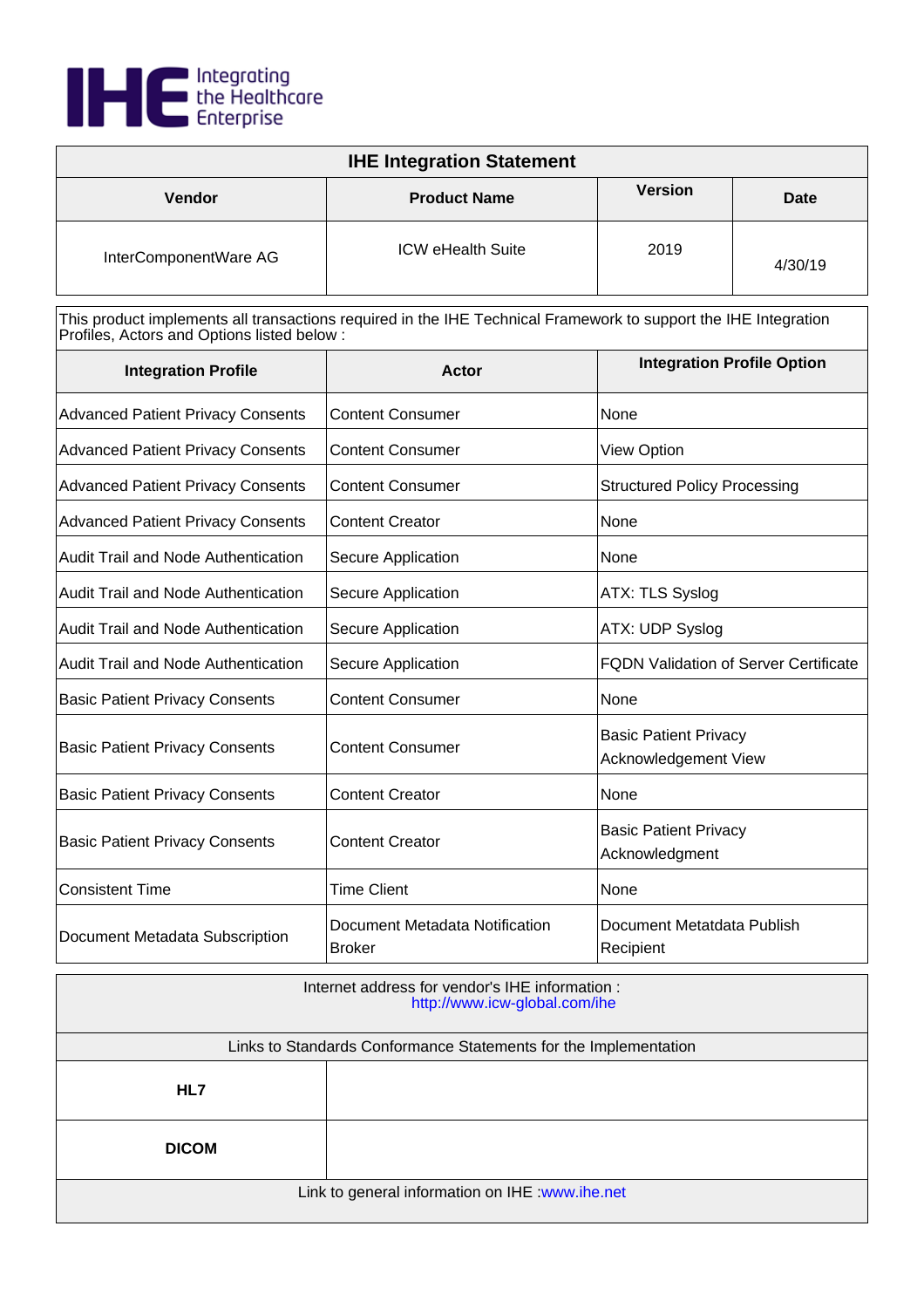

| <b>IHE Integration Statement</b> |                          |                |         |
|----------------------------------|--------------------------|----------------|---------|
| <b>Vendor</b>                    | <b>Product Name</b>      | <b>Version</b> | Date    |
| InterComponentWare AG            | <b>ICW eHealth Suite</b> | 2019           | 4/30/19 |

| <b>Integration Profile</b>               | Actor                                           | <b>Integration Profile Option</b>              |
|------------------------------------------|-------------------------------------------------|------------------------------------------------|
| Document Metadata Subscription           | Document Metadata Notification<br><b>Broker</b> | None                                           |
| Document Metadata Subscription           | Document Metadata Notification<br>Recipient     | None                                           |
| Document Metadata Subscription           | Document Metadata Subscriber                    | None                                           |
| <b>Healthcare Provider Directory</b>     | <b>Provider Information Consumer</b>            | None                                           |
| <b>Healthcare Provider Directory</b>     | <b>Provider Information Directory</b>           | None                                           |
| <b>Healthcare Provider Directory</b>     | <b>Provider Information Directory</b>           | <b>Provider Information Feed</b>               |
| Mobile access to Health Documents        | <b>Document Recipient</b>                       | None                                           |
| Mobile access to Health Documents        | Document Responder                              | None                                           |
| <b>Multi-Patient Queries</b>             | <b>Document Registry</b>                        | None                                           |
| <b>Patient Administration Management</b> | <b>Patient Encounter Consumer</b>               | Inpatient / Outpatient Encounter<br>Management |
| <b>Patient Administration Management</b> | <b>Patient Encounter Consumer</b>               | None                                           |
| <b>Patient Demographics Query</b>        | <b>Patient Demographics Consumer</b>            | None                                           |
| <b>Patient Demographics Query</b>        | <b>Patient Demographics Supplier</b>            | None                                           |
| Patient Demographics Query for<br>Mobile | <b>Patient Demographics Supplier</b>            | None                                           |

| Internet address for vendor's IHE information :<br>http://www.icw-global.com/ihe |  |
|----------------------------------------------------------------------------------|--|
| Links to Standards Conformance Statements for the Implementation                 |  |
| HL7                                                                              |  |
| <b>DICOM</b>                                                                     |  |
| Link to general information on IHE : www.ihe.net                                 |  |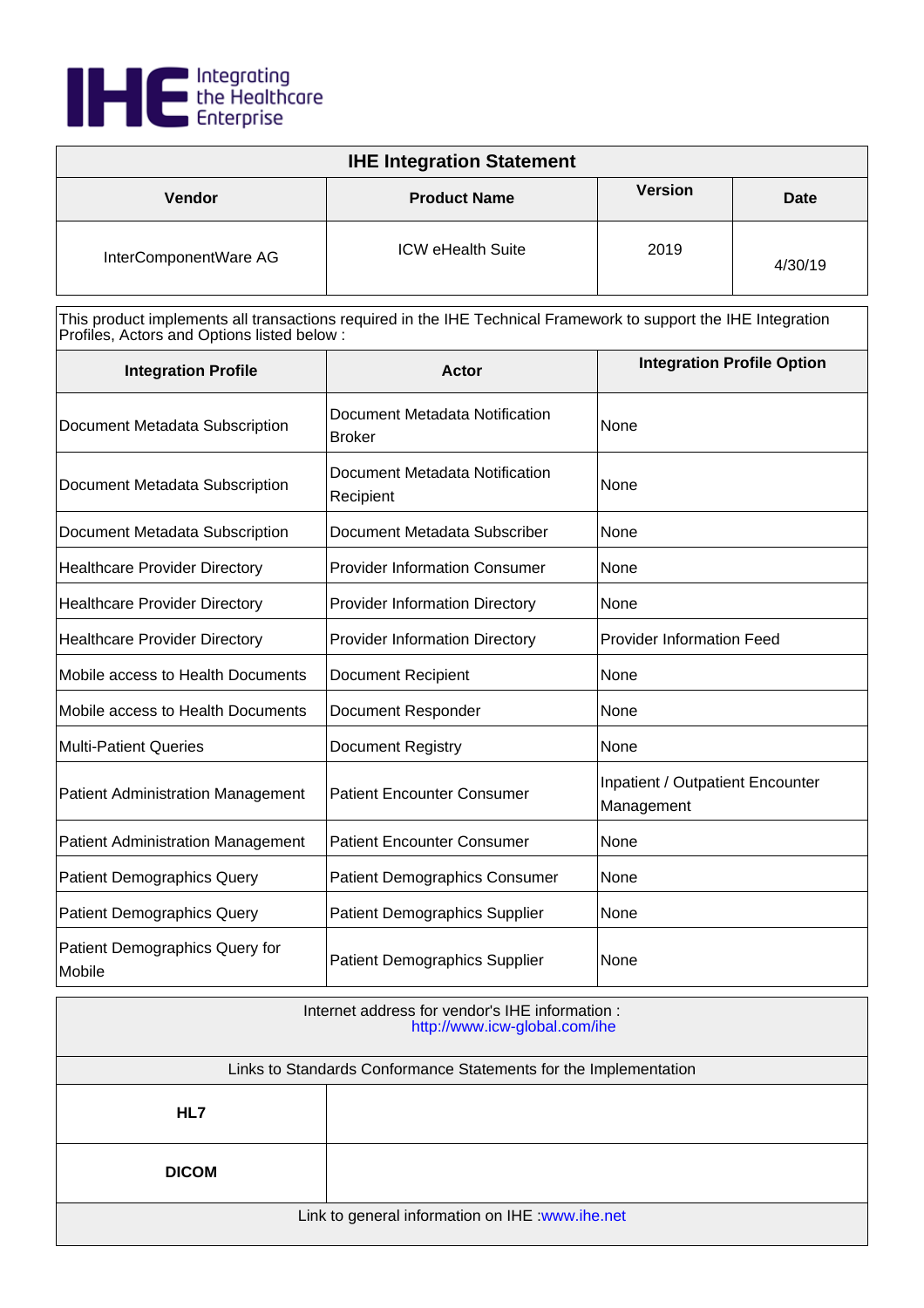

| <b>IHE Integration Statement</b> |                          |                |             |
|----------------------------------|--------------------------|----------------|-------------|
| <b>Vendor</b>                    | <b>Product Name</b>      | <b>Version</b> | <b>Date</b> |
| InterComponentWare AG            | <b>ICW eHealth Suite</b> | 2019           | 4/30/19     |

| <b>Integration Profile</b>                                                              | Actor                                              | <b>Integration Profile Option</b> |
|-----------------------------------------------------------------------------------------|----------------------------------------------------|-----------------------------------|
| Patient Demographic Query HL7 V3                                                        | <b>Patient Demographics Supplier</b>               | <b>Continuation Option</b>        |
| Patient Demographic Query HL7 V3                                                        | <b>Patient Demographics Supplier</b>               | None                              |
| Patient Identifier Cross-referencing for Patient Identity Cross-reference<br><b>MPI</b> | Manager                                            | None                              |
| Patient Identifier Cross-reference for<br>Mobile                                        | <b>Patient Identity Cross-reference</b><br>Manager | None                              |
| <b>Patient Identifier Cross-Reference</b><br>HL7 V3                                     | <b>Patient Identity Cross-reference</b><br>Manager | None                              |
| Query for Existing Data for Mobile                                                      | <b>Clinical Data Source</b>                        | <b>QEDm Diagnostic Results</b>    |
| Query for Existing Data for Mobile                                                      | <b>Clinical Data Source</b>                        | None                              |
| Query for Existing Data for Mobile                                                      | <b>Clinical Data Source</b>                        | <b>QEDm Procedures</b>            |
| Query for Existing Data for Mobile                                                      | <b>Clinical Data Source</b>                        | <b>QEDm Conditions</b>            |
| Query for Existing Data for Mobile                                                      | <b>Clinical Data Source</b>                        | <b>QEDm Simple Observations</b>   |
| Query for Existing Data for Mobile                                                      | <b>Clinical Data Source</b>                        | <b>QEDm Encounters</b>            |
| <b>Remove Metadata and Documents</b>                                                    | Document Administrator                             | <b>Remote Repository</b>          |
| <b>Remove Metadata and Documents</b>                                                    | Document Administrator                             | None                              |
| Remove Metadata and Documents                                                           | Document Administrator                             | <b>Remote Registry</b>            |

| Internet address for vendor's IHE information :<br>http://www.icw-global.com/ihe |  |
|----------------------------------------------------------------------------------|--|
| Links to Standards Conformance Statements for the Implementation                 |  |
| HL7                                                                              |  |
| <b>DICOM</b>                                                                     |  |
| Link to general information on IHE : www.ihe.net                                 |  |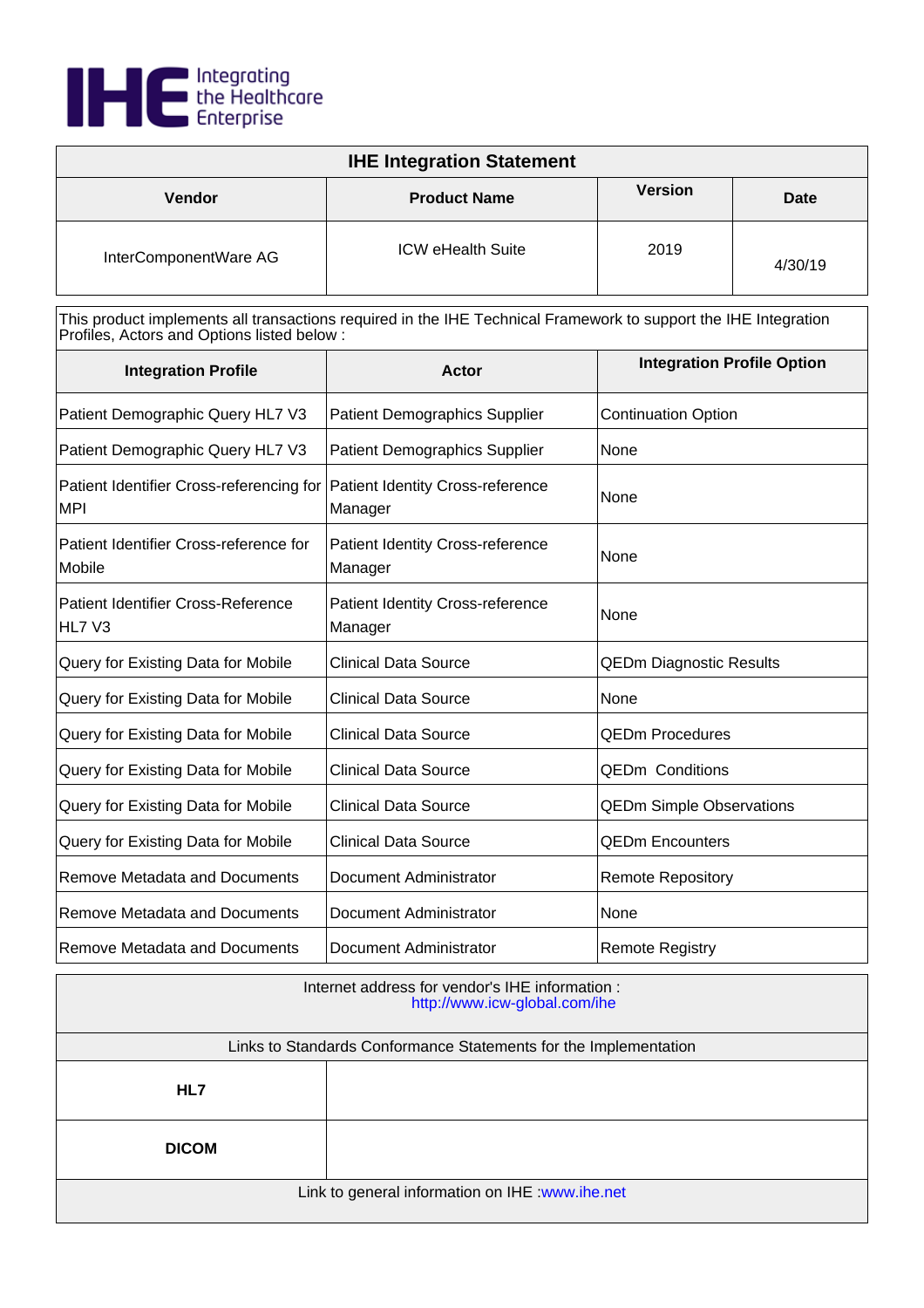

| <b>IHE Integration Statement</b> |                          |                |         |
|----------------------------------|--------------------------|----------------|---------|
| <b>Vendor</b>                    | <b>Product Name</b>      | <b>Version</b> | Date    |
| InterComponentWare AG            | <b>ICW eHealth Suite</b> | 2019           | 4/30/19 |

| <b>Integration Profile</b>               | <b>Actor</b>                           | <b>Integration Profile Option</b>                           |
|------------------------------------------|----------------------------------------|-------------------------------------------------------------|
| Remove Metadata and Documents            | <b>Document Registry</b>               | None                                                        |
| <b>Remove Metadata and Documents</b>     | <b>Document Repository</b>             | None                                                        |
| <b>Secure Retrieve</b>                   | <b>Authorization Decisions Manager</b> | None                                                        |
| <b>Sharing Value Sets</b>                | Value Set Consumer                     | <b>HTTP Binding</b>                                         |
| <b>Sharing Value Sets</b>                | Value Set Consumer                     | None                                                        |
| <b>Cross-Community Access</b>            | <b>Initiating Gateway</b>              | <b>XDS Affinity Domain</b>                                  |
| <b>Cross-Community Access</b>            | <b>Initiating Gateway</b>              | None                                                        |
| <b>Cross-Community Access</b>            | Initiating Gateway                     | Asynchronous Web Services<br>Exchange (WS-Addressing based) |
| <b>Cross-Community Access</b>            | <b>Responding Gateway</b>              | None                                                        |
| <b>Cross-Community Access</b>            | <b>Responding Gateway</b>              | Asynchronous Web Services<br>Exchange (WS-Addressing based) |
| <b>Cross-Community Fetch</b>             | <b>Initiating Gateway</b>              | Asynchronous Web Services<br>Exchange (WS-Addressing based) |
| <b>Cross-Community Fetch</b>             | <b>Initiating Gateway</b>              | None                                                        |
| <b>Cross-Community Fetch</b>             | <b>Responding Gateway</b>              | None                                                        |
| <b>Cross Community Patient Discovery</b> | <b>Initiating Gateway</b>              | Asynchronous Web Services<br>Exchange (WS-Addressing based) |

| Internet address for vendor's IHE information :<br>http://www.icw-global.com/ihe |  |
|----------------------------------------------------------------------------------|--|
| Links to Standards Conformance Statements for the Implementation                 |  |
| HL7                                                                              |  |
| <b>DICOM</b>                                                                     |  |
| Link to general information on IHE : www.ihe.net                                 |  |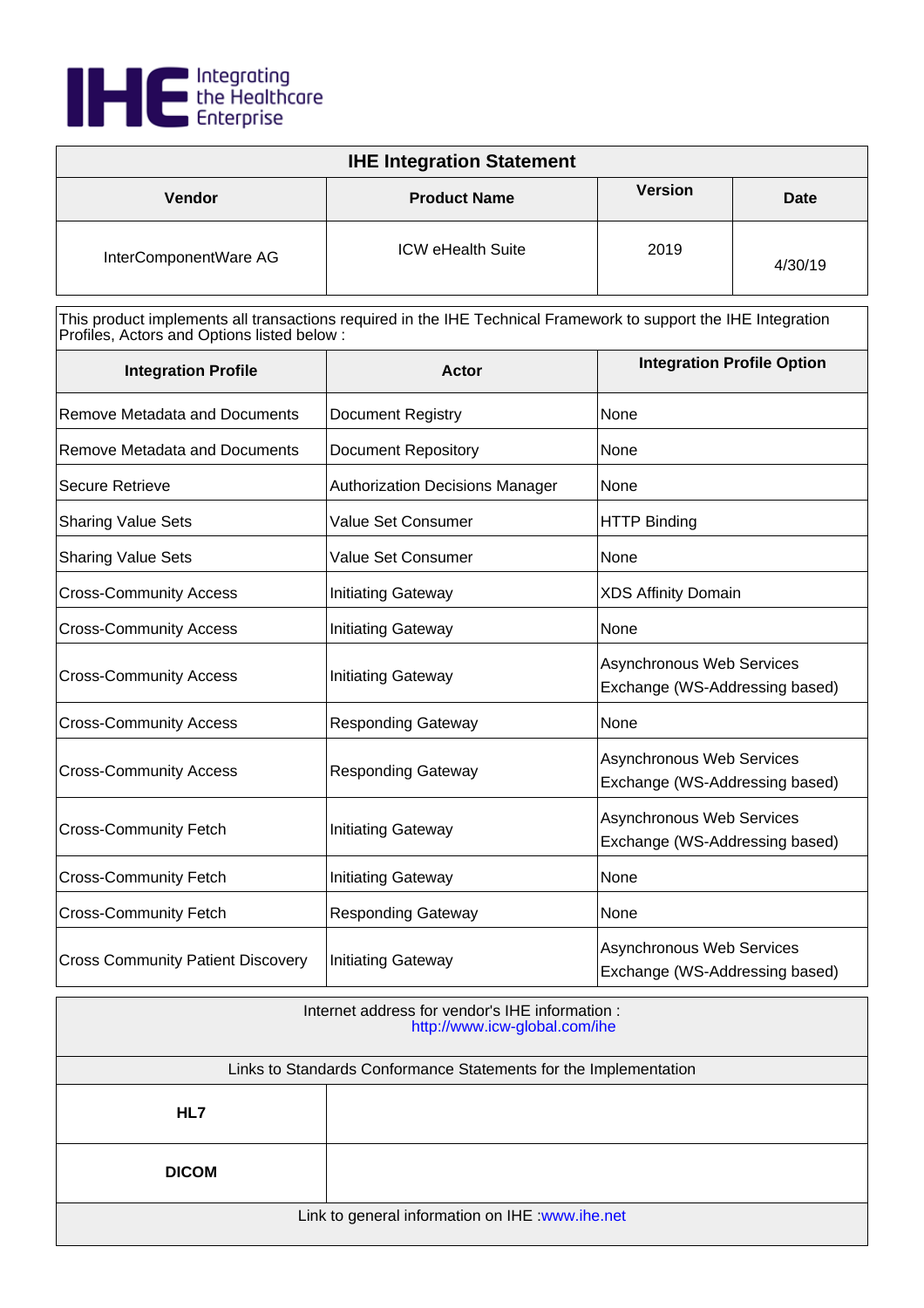

| <b>IHE Integration Statement</b> |                          |                |         |
|----------------------------------|--------------------------|----------------|---------|
| Vendor                           | <b>Product Name</b>      | <b>Version</b> | Date    |
| InterComponentWare AG            | <b>ICW eHealth Suite</b> | 2019           | 4/30/19 |

| <b>Integration Profile</b>                                         | Actor                             | <b>Integration Profile Option</b>                                  |
|--------------------------------------------------------------------|-----------------------------------|--------------------------------------------------------------------|
| <b>Cross Community Patient Discovery</b>                           | <b>Initiating Gateway</b>         | None                                                               |
| <b>Cross Community Patient Discovery</b>                           | <b>Responding Gateway</b>         | <b>None</b>                                                        |
| <b>Cross Community Patient Discovery</b>                           | <b>Responding Gateway</b>         | <b>Asynchronous Web Services</b><br>Exchange (WS-Addressing based) |
| <b>Cross-Enterprise Document Reliable</b><br>Interchange           | <b>Document Recipient</b>         | <b>Basic Patient Privacy Enforcement</b>                           |
| <b>Cross-Enterprise Document Reliable</b><br>Interchange           | <b>Document Recipient</b>         | None                                                               |
| <b>Cross-Enterprise Document Reliable</b><br>Interchange           | <b>Document Recipient</b>         | Document Metadata Update                                           |
| <b>Cross-Enterprise Document Reliable</b><br>Interchange           | <b>Document Recipient</b>         | <b>Accepts Limited Metadata</b>                                    |
| <b>Cross-Enterprise Document Reliable</b><br>Interchange           | Document Source                   | <b>Basic Patient Privacy Enforcement</b>                           |
| <b>Cross-Enterprise Document Reliable</b><br>Interchange           | <b>Document Source</b>            | None                                                               |
| <b>Cross-Enterprise Document Reliable</b><br>Interchange of Images | <b>Imaging Document Recipient</b> | <b>PDF Report</b>                                                  |

| Internet address for vendor's IHE information :<br>http://www.icw-global.com/ihe |                                                                  |  |
|----------------------------------------------------------------------------------|------------------------------------------------------------------|--|
|                                                                                  | Links to Standards Conformance Statements for the Implementation |  |
| HL7                                                                              |                                                                  |  |
| <b>DICOM</b>                                                                     |                                                                  |  |
| Link to general information on IHE : www.ihe.net                                 |                                                                  |  |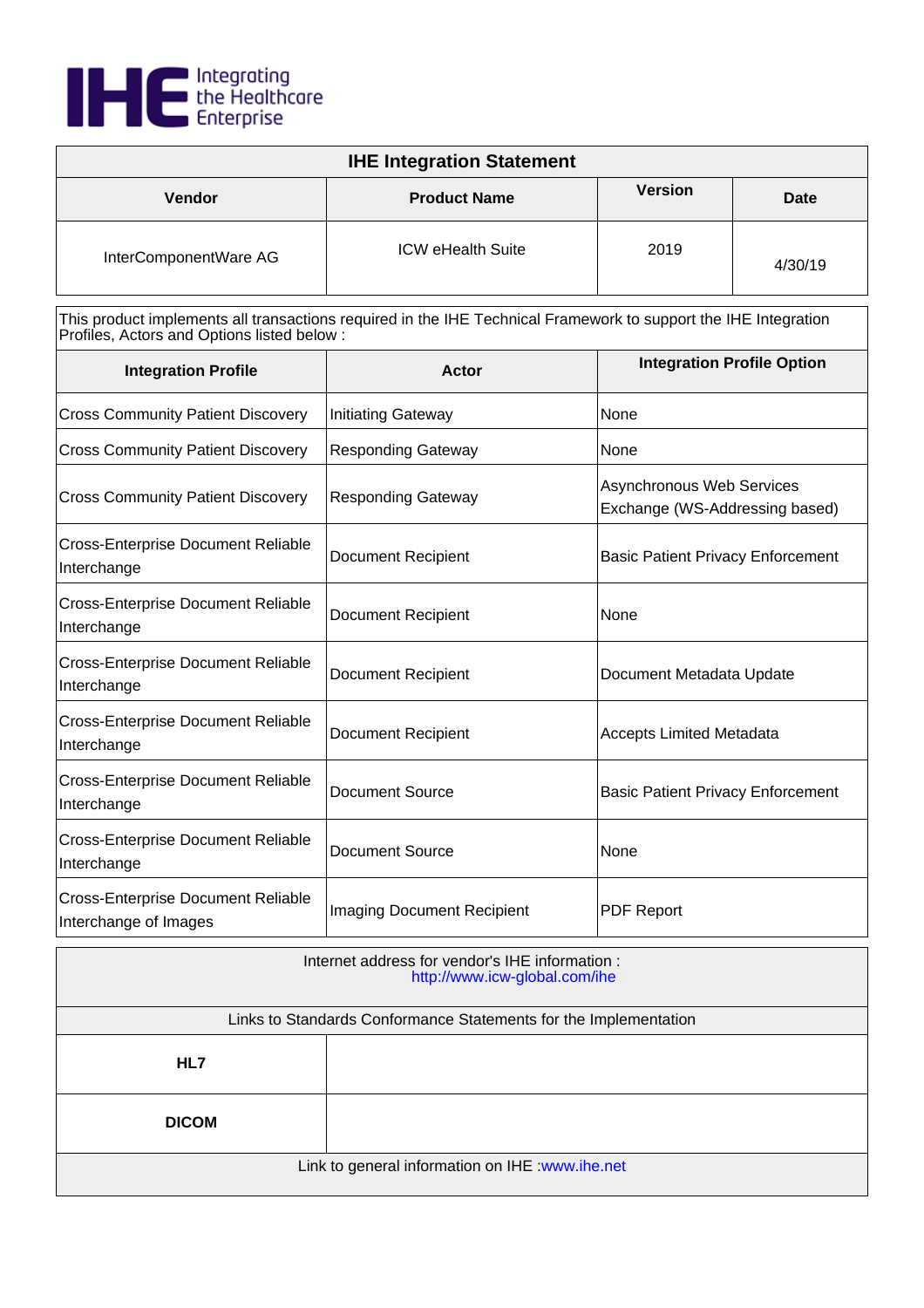

| <b>IHE Integration Statement</b> |                          |                |             |
|----------------------------------|--------------------------|----------------|-------------|
| <b>Vendor</b>                    | <b>Product Name</b>      | <b>Version</b> | <b>Date</b> |
| InterComponentWare AG            | <b>ICW eHealth Suite</b> | 2019           | 4/30/19     |

| <b>Integration Profile</b>                                         | Actor                             | <b>Integration Profile Option</b>                                  |
|--------------------------------------------------------------------|-----------------------------------|--------------------------------------------------------------------|
| <b>Cross-Enterprise Document Reliable</b><br>Interchange of Images | <b>Imaging Document Recipient</b> | None                                                               |
| <b>Cross-Enterprise Document Reliable</b><br>Interchange of Images | <b>Imaging Document Recipient</b> | CDA Imaging Report with Structured<br>Headings                     |
| <b>Cross-Enterprise Document Reliable</b><br>Interchange of Images | <b>Imaging Document Recipient</b> | <b>CDA Wrapped Text Report</b>                                     |
| <b>Cross-Enterprise Document Reliable</b><br>Interchange of Images | <b>Imaging Document Recipient</b> | Sharing of DICOM SOP Instance                                      |
| <b>Cross-Enterprise Document Sharing</b>                           | <b>Document Consumer</b>          | None                                                               |
| <b>Cross-Enterprise Document Sharing</b>                           | Document Registry                 | Patient Identity Feed (HL7 V2)                                     |
| <b>Cross-Enterprise Document Sharing</b>                           | Document Registry                 | None                                                               |
| <b>Cross-Enterprise Document Sharing</b>                           | <b>Document Registry</b>          | Patient Identity Feed (HL7 V3)                                     |
| <b>Cross-Enterprise Document Sharing</b>                           | <b>Document Registry</b>          | <b>Asynchronous Web Services</b><br>Exchange (WS-Addressing based) |
| <b>Cross-Enterprise Document Sharing</b>                           | Document Registry                 | <b>On-Demand Documents</b>                                         |
| <b>Cross-Enterprise Document Sharing</b>                           | Document Registry                 | Document Metadata Update                                           |
| <b>Cross-Enterprise Document Sharing</b>                           | <b>Document Registry</b>          | Reference ID                                                       |
| <b>Cross-Enterprise Document Sharing</b>                           | <b>Document Repository</b>        | None                                                               |

| Internet address for vendor's IHE information :<br>http://www.icw-global.com/ihe |  |
|----------------------------------------------------------------------------------|--|
| Links to Standards Conformance Statements for the Implementation                 |  |
| HL7                                                                              |  |
| <b>DICOM</b>                                                                     |  |
| Link to general information on IHE : www.ihe.net                                 |  |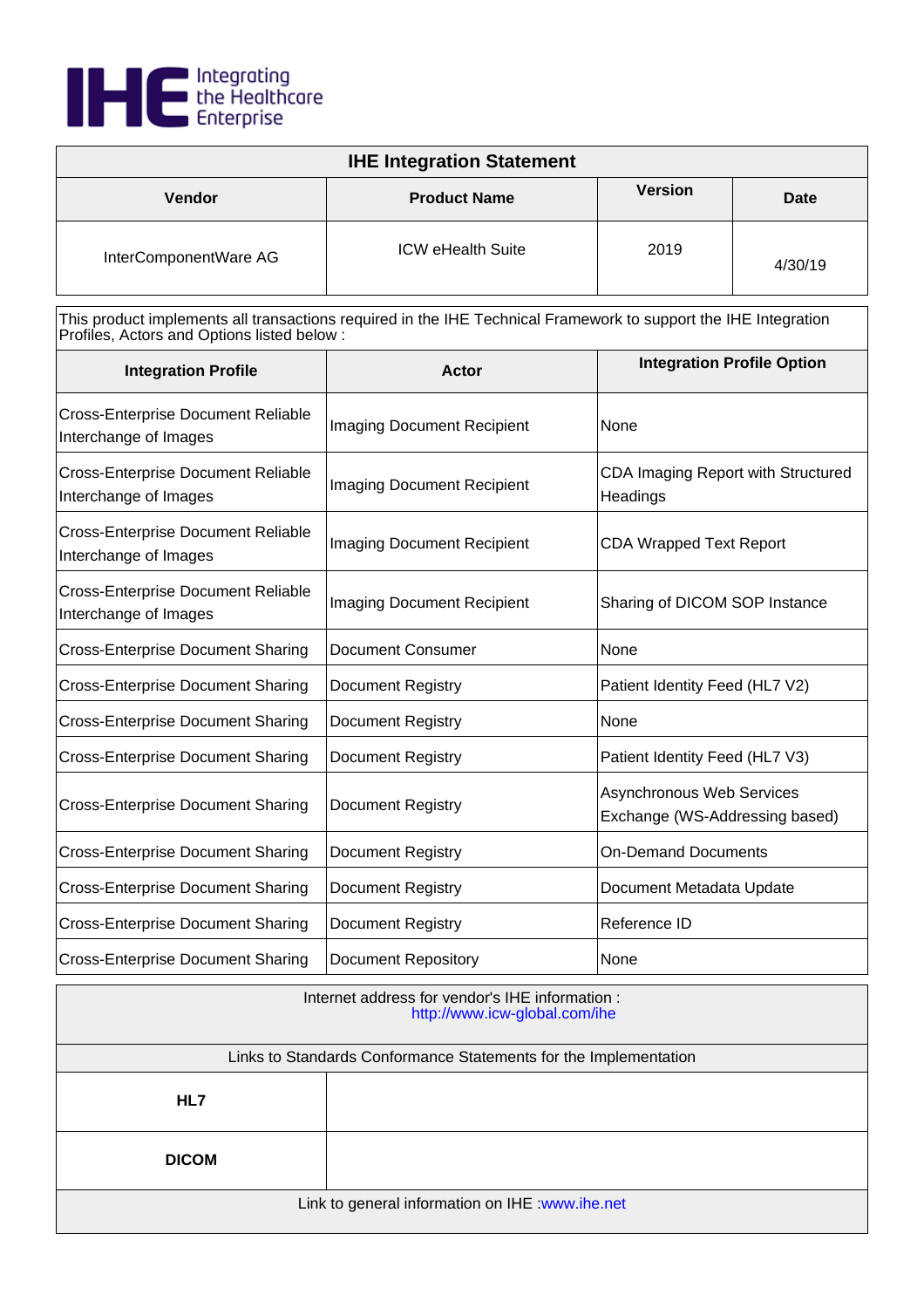

| <b>IHE Integration Statement</b> |                          |                |             |
|----------------------------------|--------------------------|----------------|-------------|
| Vendor                           | <b>Product Name</b>      | <b>Version</b> | <b>Date</b> |
| InterComponentWare AG            | <b>ICW eHealth Suite</b> | 2019           | 4/30/19     |

| <b>Integration Profile</b>                                       | Actor                            | <b>Integration Profile Option</b>        |
|------------------------------------------------------------------|----------------------------------|------------------------------------------|
| <b>Cross-Enterprise Document Sharing</b>                         | <b>Document Source</b>           | <b>Folder Management</b>                 |
| <b>Cross-Enterprise Document Sharing</b>                         | Document Source                  | None                                     |
| <b>Cross-Enterprise Document Sharing</b>                         | <b>Document Source</b>           | <b>Basic Patient Privacy Enforcement</b> |
| <b>Cross-Enterprise Document Sharing</b>                         | <b>On-Demand Document Source</b> | <b>Basic Patient Privacy Enforcement</b> |
| <b>Cross-Enterprise Document Sharing</b>                         | <b>On-Demand Document Source</b> | None                                     |
| <b>Cross-Enterprise Document Sharing</b>                         | <b>Patient Identity Source</b>   | Patient Identity Feed (HL7 V2)           |
| <b>Cross-Enterprise Document Sharing</b>                         | <b>Patient Identity Source</b>   | None                                     |
| <b>Cross-Enterprise Document Sharing</b>                         | <b>Patient Identity Source</b>   | Patient Identity Feed (HL7 V3)           |
| <b>Cross-Enterprise Document Sharing</b><br>for Imaging          | <b>Document Registry</b>         | None                                     |
| <b>Cross-Enterprise Document Sharing</b><br>for Imaging          | <b>Document Repository</b>       | None                                     |
| <b>Cross-Enterprise Sharing of Medical</b><br><b>Summaries</b>   | <b>Content Consumer</b>          | <b>View Option</b>                       |
| Cross-Enterprise Sharing of Medical<br><b>Summaries</b>          | <b>Content Consumer</b>          | None                                     |
| <b>Cross-Enterprise Document Sharing</b><br>of Scanned Documents | <b>Content Consumer</b>          | <b>View Option</b>                       |

| Internet address for vendor's IHE information :<br>http://www.icw-global.com/ihe |  |
|----------------------------------------------------------------------------------|--|
| Links to Standards Conformance Statements for the Implementation                 |  |
| HL7                                                                              |  |
| <b>DICOM</b>                                                                     |  |
| Link to general information on IHE : www.ihe.net                                 |  |